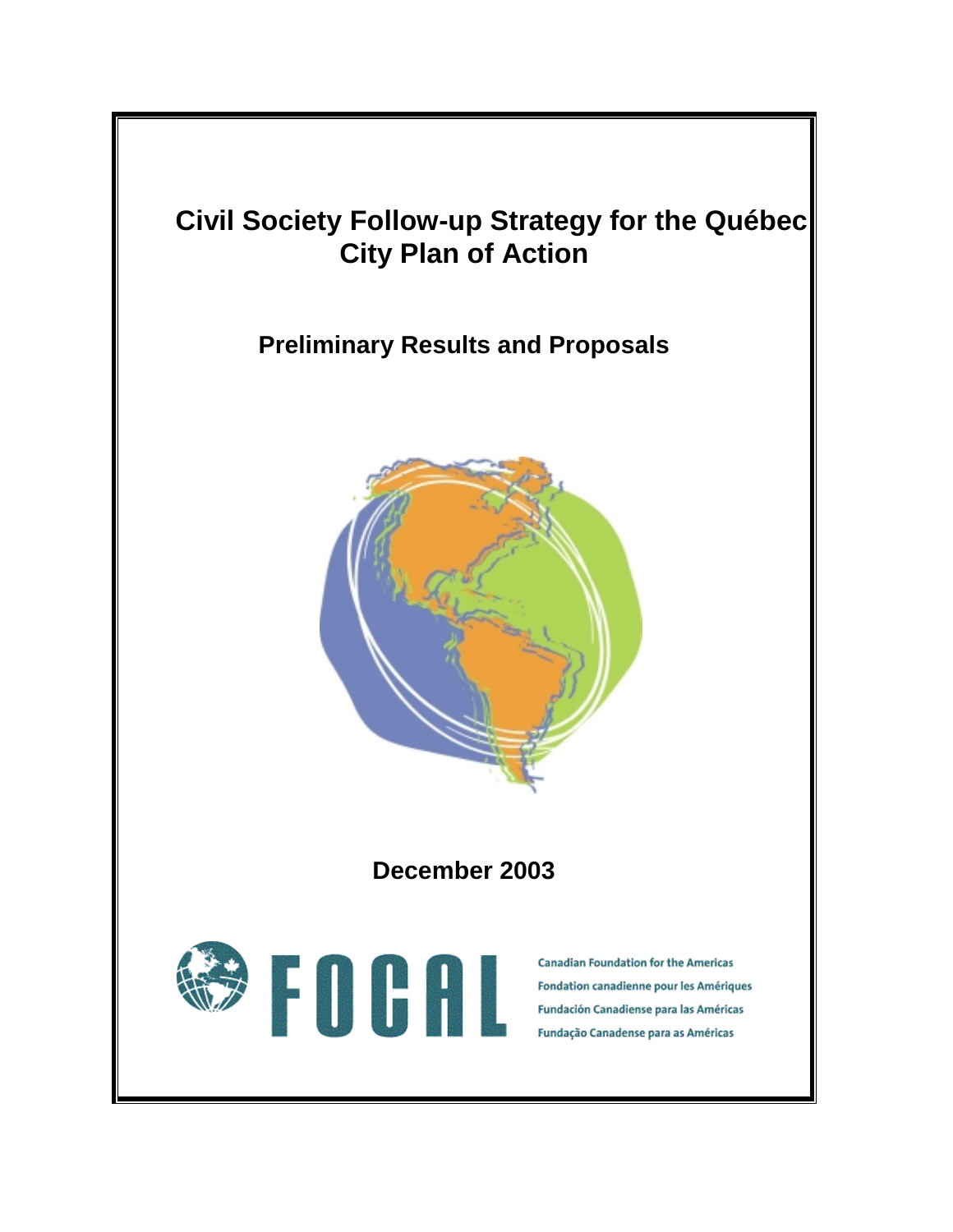# **Proposals for the 2003 Special Summit of the Americas: Prepared by Participants of the Project "Civil Society Follow-Up Strategy for the Québec City Plan of Action"**

# **INTRODUCTION**

This document presents the preliminary results of the first phase of the Civil Society Follow-Up Strategy on the Quebec City Plan of Action, particularly as it relates to the strengthening of democracy. The proposals are the result of a project implemented by civil society organizations in 20 countries from throughout the Americas, which seeks to educate citizens and CSOs of the region about the Summit of the Americas process and the commitments made by governments during this process, highlighting how these commitments are linked to countries' development and how they affect the lives of their citizens.<sup>1</sup> The project collected information via a structured questionnaire using quantitative and qualitative indicators that measure the degree of implementation of the Access to Information, Freedom of Expression, Strengthening of Civil Society, Access to Justice and Independence of the Judiciary, and Decentralizations and Strengthening of Local Governments mandates from the Quebec City Plan of Action, providing for comparison of results between countries.

The project is being coordinated by Corporación Participa (Chile), in collaboration with FOCAL (Canada), the University of the Andes (Colombia), FLACSO Chile, the Regional Coordinator for Economic and Social Research – CRIES and the Inter-American Democracy Network – IADN, with funding from the Canadian International Development Agency, United States Agency for International Development, Partners of the Americas and the Inter-American Democracy Network, the Inter American Development Bank, the OSI Development Foundation and the Organization of American States.

The proposals found below, which are directed at national governments of the region as well as to the OAS, are based on the priorities identified by civil society and aim to *support governments in their efforts to promote concrete actions for the strengthening of democracy in our countries.* The CSOs participating in this project *consider it essential that these proposals be included in the declaration that will be signed by the heads of state at the Special Summit of the Americas, to*  take place in Monterrey Mexico on the 12<sup>th</sup> and 13<sup>th</sup> of January 2004.

Of the mandates evaluated we consider the following the most salient given the focus of the Special Summit of the Americas:

- 1) Access to Information
- 2) Freedom of Expression
- 3) Strengthening of Civil Society

Undertaking this project has provided participants insight into the *process* of civil society participation in hemispheric processes – proposals on this topic are also included in the report.

The proposals generated for all five mandates are included in Annex II of this document.

  $1$  A list of all organizations participating in the project can be found in Annex I.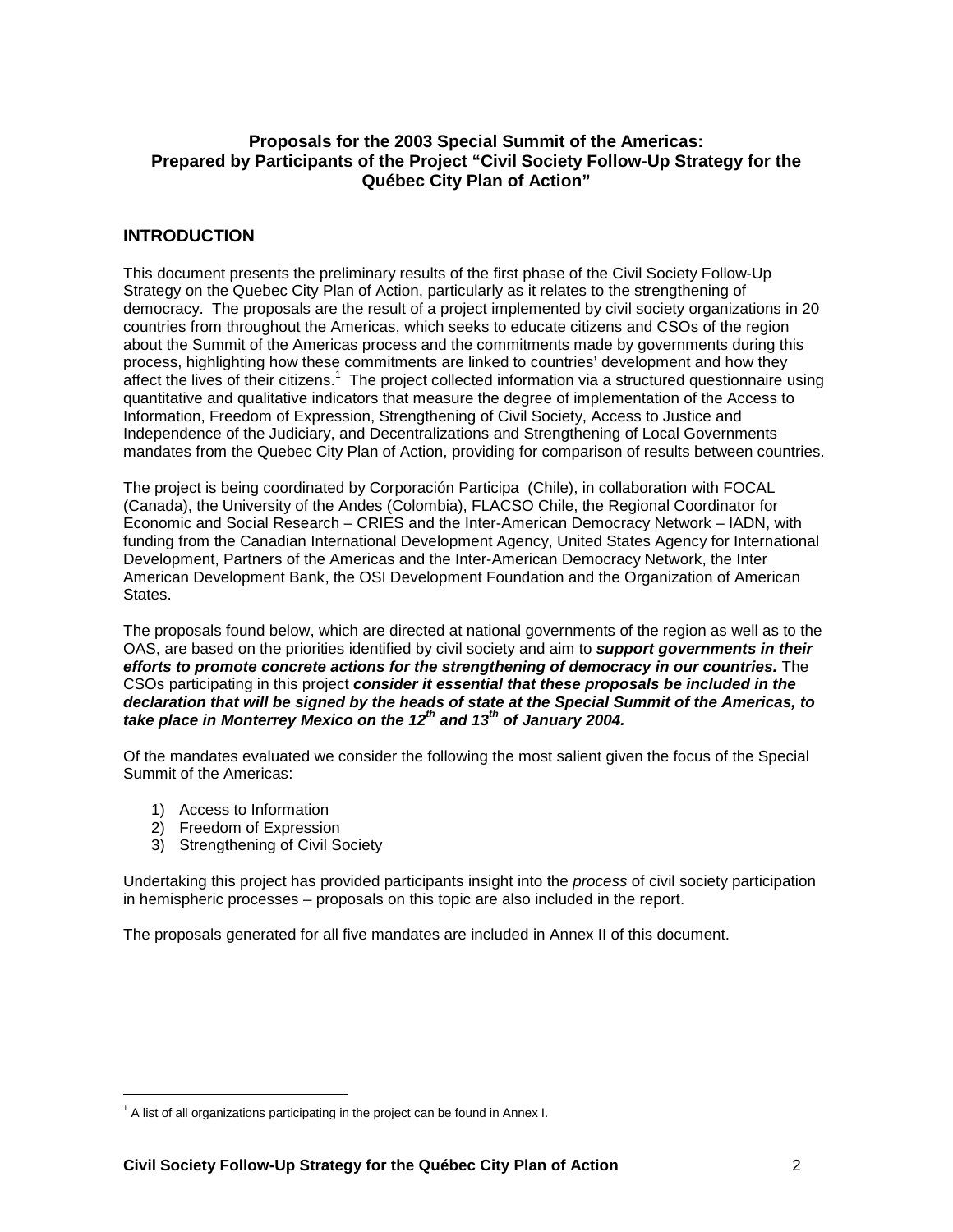# **KEY PROPOSALS**

## **I. ACCESS TO INFORMATION**

- 1.1 Ensure the creation of laws that guarantee access to information in those countries where they do not exist. In countries where such laws exist, perfect their application so that citizens have effective and convenient access to information. For this, the following step are necessary:
	- Standardize exceptions for access to information. The legislation in force should clearly establish the criteria used for denying information to citizens.
	- Create autonomous oversight agencies that assure compliance with the regulations governing access to information. Establish effective sanctions for officials that do not comply with the regulations.
	- Educate and inform citizens and public officials about the exercise of their right to access information.
	- Broadly promote the use of official websites at both the local and regional level with the goal of increasing transparency of official processes and increasing government responsibility.

# **II. FREEDOM OF EXPRESSION**

- 2.1 Ensure that national legislation concerning freedom of expression is in line with international standards. Specifically, eliminate all forms of censorship, respecting the mandates established by the Inter-American Human Rights Commission.
- 2.2 Develop education, awareness rising, and training programs for citizens to encourage the exercise of their right of free expression.
- 2.3 Guarantee the protection of journalists, respect journalistic freedom, and permit free access to public information, while always respecting individual rights to privacy.
- 2.4 Promote reform of the legal structure to limit media monopolies, ensuring that media ownership is not concentrated in the hands of a few.
- 2.5 Ensure that national legislation in each country guarantees the right of association and cultural and artistic expression, and enables minority groups to express themselves freely.

# **III. STRENGTHENING OF CIVIL SOCIETY**

- 3.1 Establish a legal entity or framework that responds to the diverse characteristics of civil society organizations and guarantees the existence of different spaces for participation at the local, national, and international levels.
- 3.2 Insist on the establishment of resources to support the organization and participation of civil society, for which there should be standardized mechanisms to receive and transfer resources, such as contracting of services, fiscal incentives, and subsidies and donations according to the characteristics of the CSOs. At the same time generate guidelines for CSOs to provide their financial records.
- 3.3 Disseminate information about the right to participate and the spaces available for participation through formal and informal education.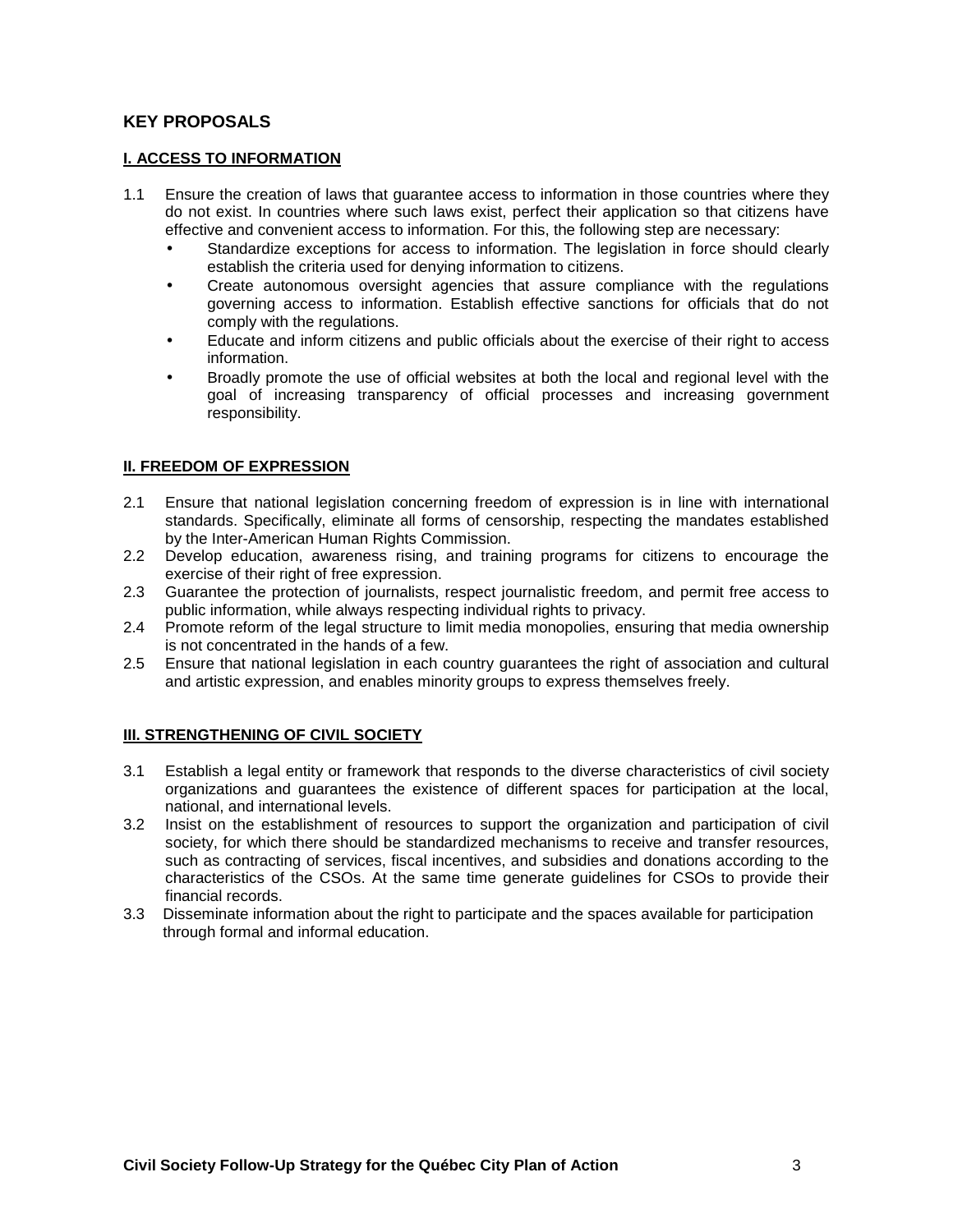# **PARTICIPATION OF CIVIL SOCIETY IN HEMISPHERIC PROCESSES**

### **At the regional level:**

- 4.1 Create a permanent Consultative Commission, composed of CSOs accredited by the OAS, with the goal of having an ongoing dialogue and exchange with the governments during the process of preparation and implementation of Summit mandates.
- 4.2 Institutionalize a permanent space for dialogue between foreign ministers and CSOs on the official summit agenda.

## **At the national level:**

- 4.3 Ensure that each foreign ministry holds regular meetings with CSOs with the goal of exchanging information about the Summit process.
- 4.4 Ensure that each national government prepare and widely distribute Annual Reports that highlight advances and challenges in the implementation of Summit commitments.

Such as is included in previous Summit Action Plans, the need is recognized to provide resources to strengthen the participation of CSOs in the Summit Process.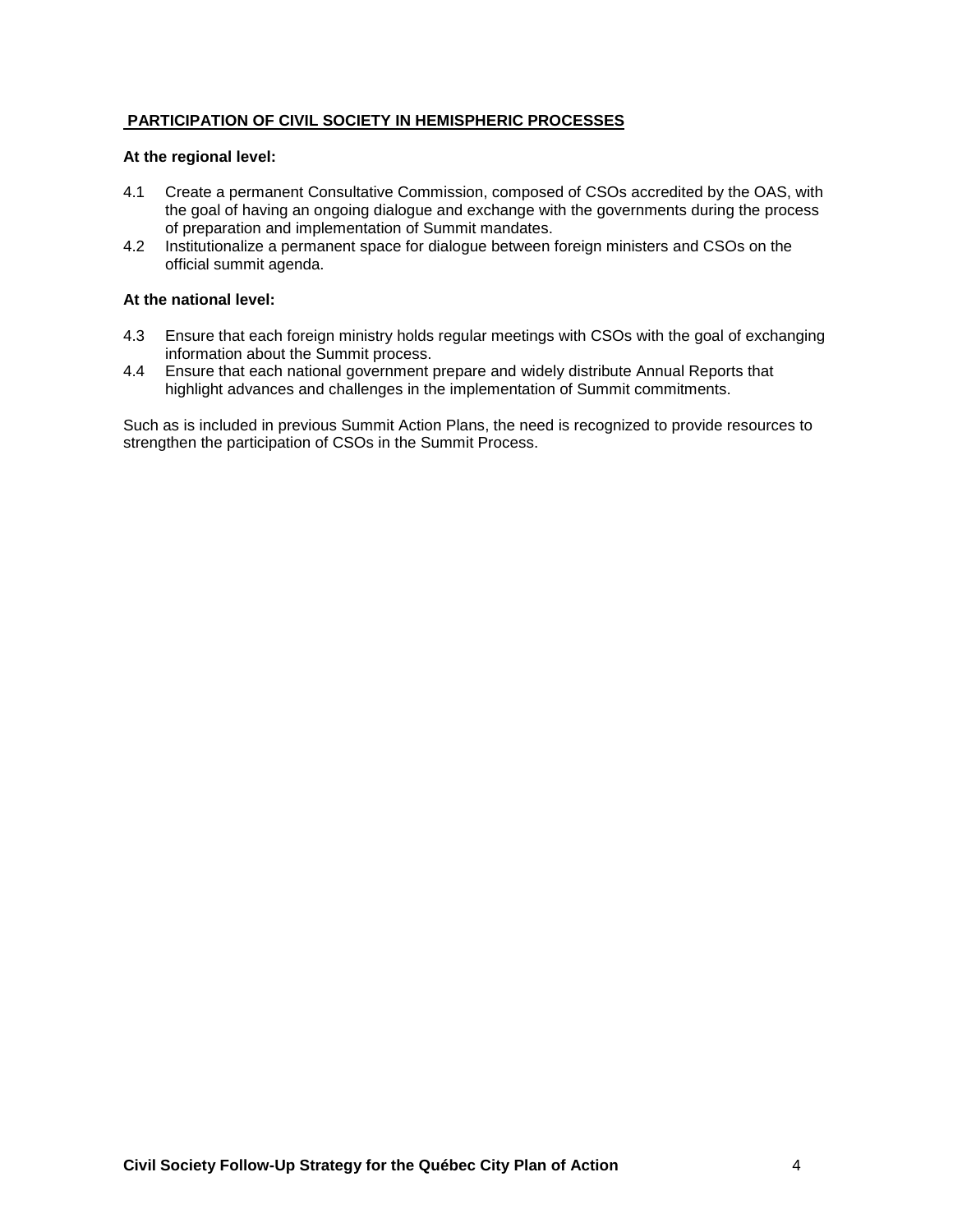# **ANNEX I**

## **List of Civil Society Organization Participants in the Project "Civil Society Follow-Up Strategy for the Québec City Plan of Action"**

|    | <b>Country</b>             | <b>Institution</b>                                                              | Person(s)                            | E-mail                                                       |
|----|----------------------------|---------------------------------------------------------------------------------|--------------------------------------|--------------------------------------------------------------|
|    | Canada                     | Focal                                                                           | Laurie Cole<br>$1_{-}$               | Icole@focal.ca                                               |
| 2. | <b>United States</b>       | Partners of the Americas                                                        | Cynthia Smith<br>2.                  | csmith@partners.net                                          |
|    |                            |                                                                                 | Jacqueline Hamm<br>3.                | jhamm@partners.net                                           |
|    |                            |                                                                                 | 4. Nicole Spencer                    | nspencer@partners.net                                        |
| 3. | Mexico                     | Alianza Cívica                                                                  | Silvia Alonso<br>5.                  | alianza@alianzacivica.org.mx<br>salonso@alianzacivica.org.mx |
|    |                            |                                                                                 | Mario Espinosa<br>6.                 | alianza@alianzacivica.org.mx<br>learssen@yahoo.com           |
| 4. | Costa Rica                 | Fundación del Servicio Exterior para la Paz<br>y la Democracia (FUNPADEM)       | Ricardo Sol<br>7.                    | funpadem@racsa.co.cr<br>rsol@funpadem.com                    |
| 5. | El Salvador                | Fundación Dr. Guillermo Manuel Ungo<br>(FUNDAUNGO)                              | Claudia Aguilar<br>8.                | claudia.aguilar@fundaungo.org.sv                             |
| 6. | Guatemala                  | Instituto de Investigación y Autoformación<br>Política (INIAP)                  | 9. Elfidio Cano                      | iniap@intelnet.net.gt                                        |
|    | 7. Honduras                | Fundación Democracia y Desarrollo de<br>Honduras (FDDH)                         | 10. Miguel Angel Ferrera             | fddh@edured.net                                              |
|    |                            | Centro de Investigación y Promoción de los<br>Derechos Humanos (CIPRODEH)       | 11. José Javier Acebedo              | ciprodeh@cablecolor.hn<br>jjacebus@yahoo.com                 |
|    | 8. Grenada                 | <b>Grenada Community Development</b><br>Organization (GRENCONA)                 | 12. Linus Spencer                    | grenco@caribsurf.com                                         |
| 9. | Jamaica                    | <b>Association of Development Agencies</b><br>(ADA)                             | 13. Lana Finikin                     | asdevgen@cwjamaica.com<br>ada9274580@yahoo.com               |
|    | 10. Dominican<br>Republic  | Participación Ciudadana                                                         | 14. Josefina Arvelo                  | p.ciudadana@codetel.net.do                                   |
|    | 11. Trinidad and<br>Tobago | The Network of NGOs of Trinidad and<br>Tobago for Advancement of Women          | 15. Kris Rampersad                   | network@wow.net                                              |
|    | 12. Bolivia                | Centro de Estudios Estratégicos para la<br>Integración Latinoamericana - CEEILA | 16. Antonio Aranibar                 | anarqui60@hotmail.com<br>ceeila@ceibo.entelnet.bo            |
|    | 13. Colombia               | Depto. Ciencias Política, Universidad de<br>Los Andes                           | 17. Andrea Paola Fernández           | andferna@uniandes.edu.co                                     |
|    | 14. Peru                   | Centro de Estudios y Promoción del<br>Desarrollo (DESCO)                        | 18. Eduardo Toche                    | etoche@desco.org.pe                                          |
|    | 15. Argentina              | Asociación Conciencia                                                           | 19. Ana Ward                         | conciencia@conciencia.org                                    |
|    | 16. Brazil                 | Voto Consciente                                                                 | 20. Rosangela Torrezan<br>Giembinsky | giembins@uol.com.br                                          |
|    | 17. Chile                  | FLACSO - Chile                                                                  | 21. Andrés Villar                    | avillar@flacso.cl                                            |
|    |                            | Corporación PARTICIPA                                                           | 22. Andrea Sanhueza                  | asanhueza@participa.cl                                       |
|    |                            |                                                                                 | 23. Catalina Delpiano                | cdelpiano@participa.cl                                       |
|    |                            |                                                                                 | 24. Daniel Marín                     | dmarin@participa.cl                                          |
|    | 18. Paraguay               | Instituto de Derecho y Economía Ambiental<br>(IDEA)                             | 25. Marta Ferrara                    | marta.ferrara@idea.org.py                                    |
|    | 19. Uruguay                | Asociación Encuentro                                                            | 26. Cecilia Arozamena                | arozamen@ucu.edu.uy                                          |
|    | 20. Venezuela              | Coordinadora Regional de Investigaciones<br>Económicas y Sociales - CRIES       | 27. Francine Jacomé                  | invesp@cantv.net                                             |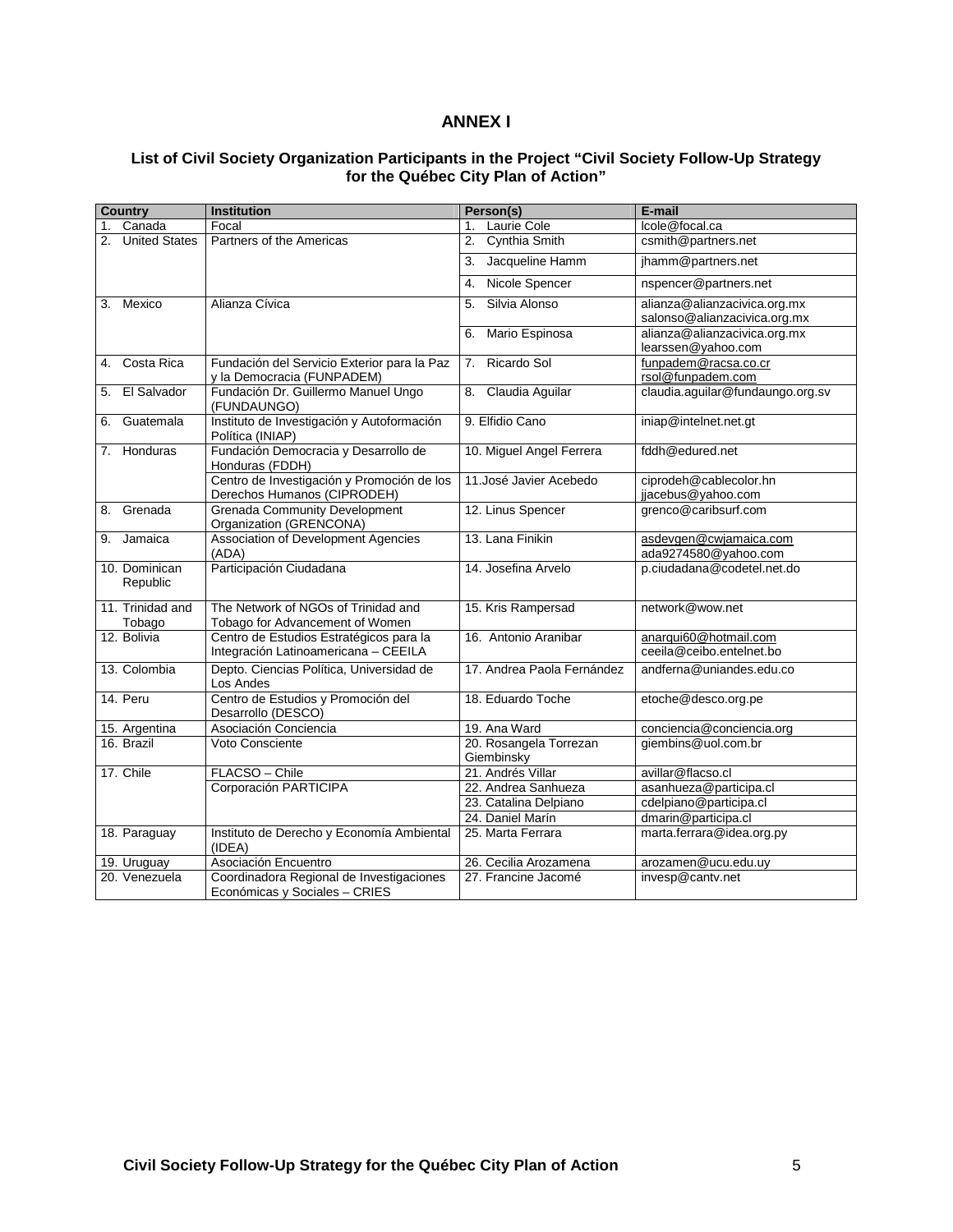# **ANNEX II**

## **Complete List of Proposals Presented by Participants of the "Civil Society Follow-Up Strategy for the Québec City Plan of Action"**

### **I. ACCESS TO INFORMATION**

### **Québec Plan of Action Commitment<sup>2</sup>**

The Action Plan establishes that the governments will "work jointly to facilitate cooperation among national institutions with the responsibility to guarantee (…) access to and freedom of information, with the aim of developing best practices to improve the administration of information held by governments in regard to individuals and facilitating citizen access to that information". It is indicated that this will contribute to the final objective of achieving transparency in public institutions and that these will be responsible to the public. It is stressed that the new information and communication technologies will play a role in achieving this end.

## **Proposals:**

- **1.1 Ensure the creation of laws that guarantee access to information in those countries where laws do not exist. In countries where such laws exist, perfect their application so that citizens have effective and convenient access to information. For this, the following steps are necessary:** 
	- **Standardize exceptions for access to information. The legislation in force should clearly establish the criteria used for denying information to citizens.**
	- **Create autonomous oversight agencies that assure compliance with the regulations governing access to information. Establish effective sanctions for officials that do not comply with the regulations.**
	- **Educate and inform citizens and public officials about the exercise of their right to access information.**
	- **Broadly promote the use of official websites at both the local and regional level with the goal of increasing transparency of official processes and increasing government responsibility.**
- 1.2 Demand that the governments improve their information systems in order to have information that is meaningful, relevant, up to date and understandable, and that addresses the cultural diversity of the population in the relevant countries.
- 1.3 Ensure that there are adequate resources for the implementation of laws and other related norms pertaining to access to information, and that these resources are not diverted to other governmental activities.
- 1.4 Improve transparency in the management of monies intended for reserved expenses.
- 1.5 Strengthen the quality and quantity of available information on official Web pages.
- 1.6 Clarify the criteria and processes used in public biddings and make this available to the everyday citizen.
- 1.7 Increase transparency about governmental policies and the resources transferred to marginalized groups.

 $2$  The Quebec Plan of Action can be obtained at: www.oas.org.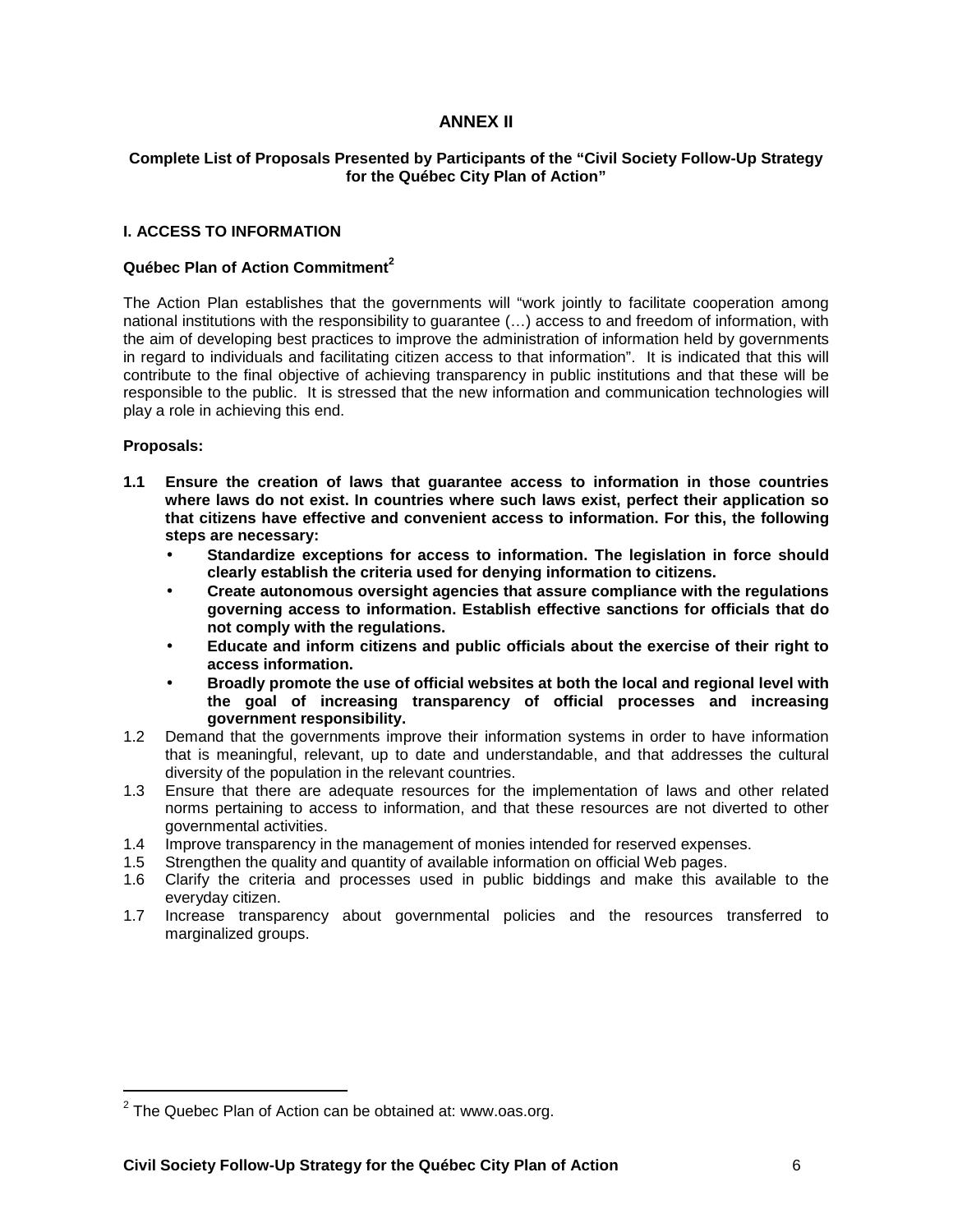### **II. FREEDOM OF EXPRESSION**

### **Québec Plan of Action Commitment**

The governments declared in the Québec Plan of Action that it was necessary to "ensure that national legislation relating to freedom of expression is applied equitably to all, respecting freedom of expression and access to information for all citizens, and that journalists and opinion leaders are free to investigate and publish without fear of reprisals, harassment or retaliatory actions, including the misuse of anti-defamation laws".

It was also requested "to support the work of the Inter-American Human Rights System in the area of freedom of expression through a Special Rapporteur for Freedom of Expression from the IACHR, as well as proceed with the dissemination of comparative jurisprudence, and seek to ensure that national legislation covering freedom of expression is consistent with international legal obligations".

### **Proposals:**

- **2.1 Ensure that national legislation concerning freedom of expression is in line with international standards. Specifically, eliminate all forms of censorship, respecting the mandates established by the Inter-American Human Rights Commission.**
- **2.2 Develop education, awareness rising, and training programs for citizens to encourage the exercise of their right of free expression.**
- **2.3 Guarantee the protection of journalists, respect journalistic freedom, and permit free access to public information, while always respecting individual rights to privacy.**
- **2.4 Promote reform of the legal structure to limit media monopolies, ensuring that media ownership cannot be concentrated in the hands of a few.**
- **2.5 Ensure that national legislation in each country guarantees the right of association and cultural and artistic expression, and enables minority groups to express themselves freely.**
- 2.6 Abrogate or modify those laws inconsistent with the principles of freedom of expression.
- 2.7 Monitor that new anti-terror dispositions or policies do not diminish civil liberties, the exercise of freedom of expression, and respect our countries' sovereignty.
- 2.8 Create formal alternative venues, different from judicial tribunals, where complaints can be submitted in relation to violations of the freedom of speech so that citizens, journalists and opinion leaders can be reassured of their rights to freely express themselves without fear of reprisal. These formal alternative venues will have the responsibility of assuring that the laws related to freedom of expression are applied; and when they are not, will have the power to enforce the sanctions established by the law.
- 2.9 Work within the legal framework in order to regulate the conditions and minimum common education needed to practice as a journalist.
- 2.10 Make the legal authorities aware of the issues of freedom of expression and the body of laws related to it.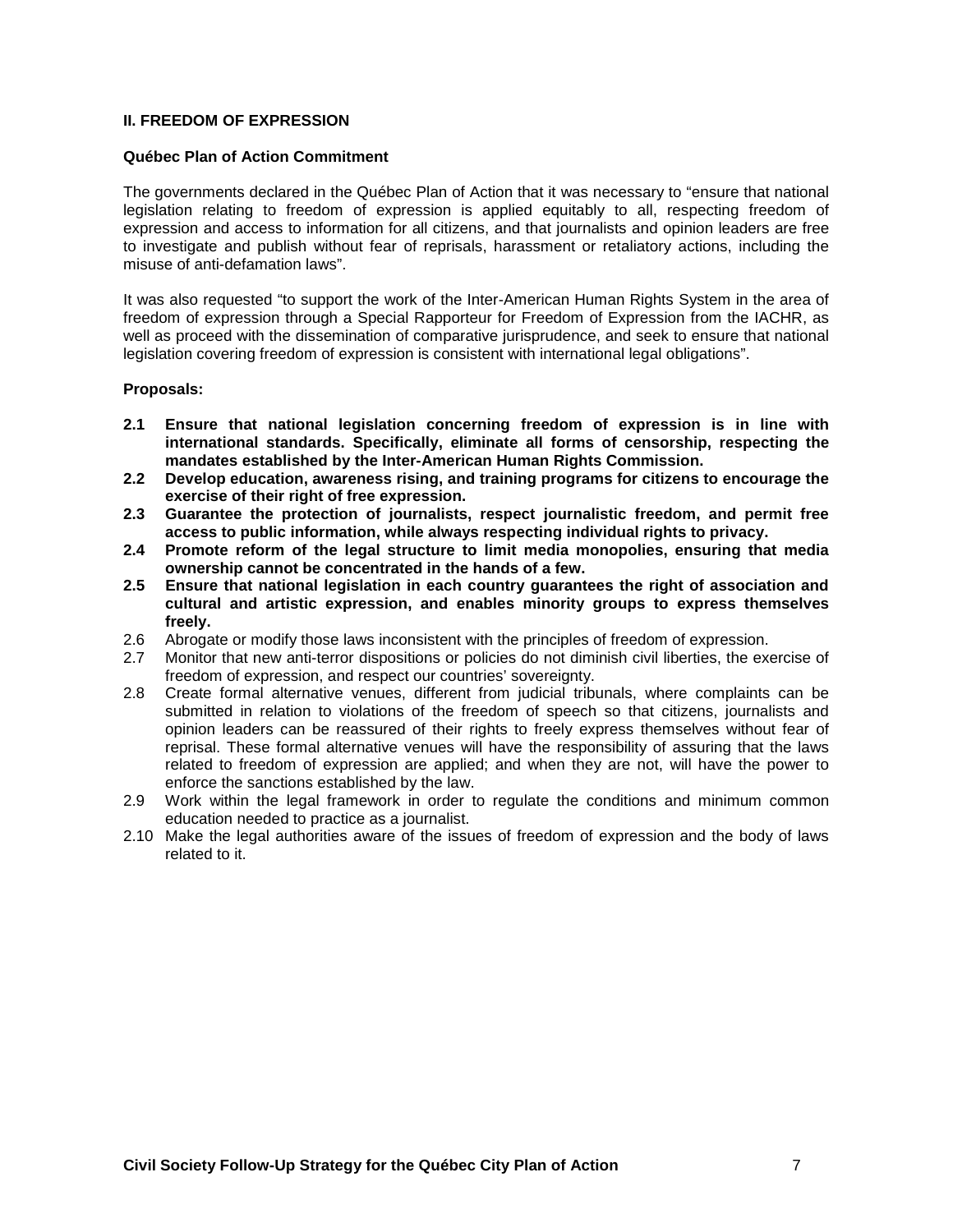## **III. STRENGTHENING OF CIVIL SOCIETY**

### **Québec Plan of Action Commitment**

In the Québec Plan of Action, the participating governments established that: "Recognizing the important role of participation by civil society in the consolidation of democracy and that this participation constitutes one of the vital elements for the success of development policies, noting that men and women have the right to participate, with equality and equity, in the decision-making processes affecting their lives and well-being, and considering that the diversity of opinion, experience and technical expertise of civil society constitute a significant and valuable resource for initiatives and responses of government and democratic institutions." The Québec Plan of Action establishes the commitments aimed at strengthening civil society participation in hemispheric and national processes.

### **Proposals:**

- **3.1 Establish a legal entity or framework that responds to the diverse characteristics of civil society organizations and guarantees the existence of different spaces for participation at the local, national, and international levels.**
- **3.2 Insist on the establishment of resources to support the organization and participation of civil society, for which there should be standardized mechanisms to receive and transfer resources, such as contracting of services, fiscal incentives, and subsidies and donations according to the characteristics of the CSOs. At the same time generate guidelines for CSOs to provide their financial records.**
- **3.3 Disseminate information about the right to participate and the spaces available for participation through formal and informal education.**
- 3.4 Guarantee that civil society participation plays a central role in the negotiation of public policies at the local and national levels; ensuring its participation in the design, implementation, and evaluation of decisions that affect resources and that deal with strategic topics affecting the general public.
- 3.5 Identify and secure spaces for civil society participation in international fora, especially those related to the hemisphere.
- 3.6 Coordinate efforts between the state and civil society in the implementation of educational programs on social responsibility.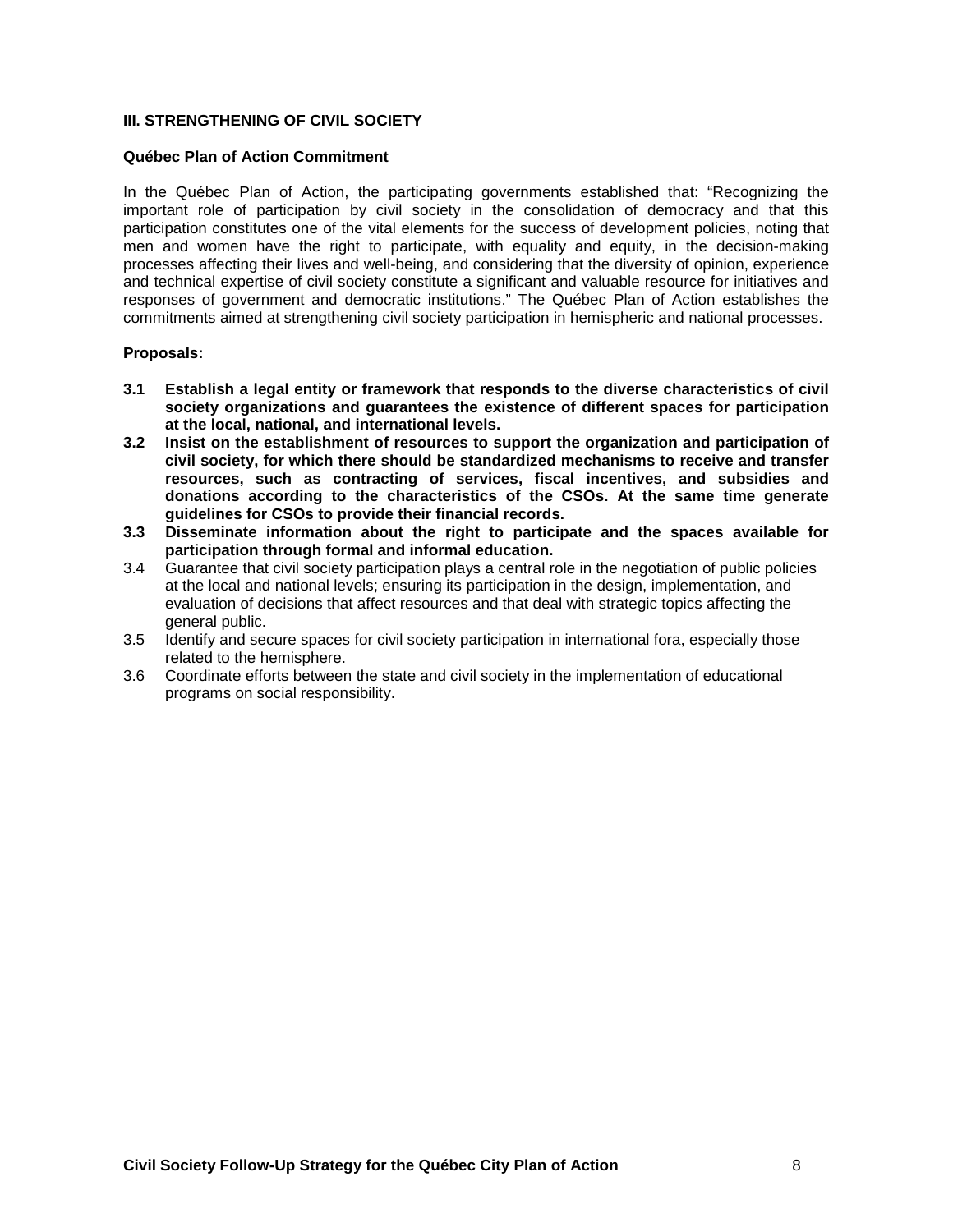# **IV. DECENTRALIZATION AND LOCAL GOVERNMENTS**

### **Québec Plan of Action Commitment**

In the Québec Plan of Action, the participating governments recognized that: "citizen participation and appropriate political representation are the foundation of democracy, and that local governments are closest to the daily lives of citizens:

- Promote mechanisms to facilitate citizen participation in politics, especially in local or municipal government.
- Promote the development, autonomy and institutional strengthening of local government in order to promote favorable conditions for the sustainable economic and social development of their communities.
- Strengthen the institutional capacity of local governments to allow full and equal citizen participation in public policies without any discrimination, facilitate access to those services fundamental to improving citizens' quality of life, and strengthen decentralization and the integral development of these services in part through commensurate and timely funding and initiatives that permit local governments to generate and administer their own resources.
- Promote sharing of information, best practices and administrative expertise among local government personnel, associations of local governments, community associations and the public in part by facilitating access to information and communications technologies by municipalities and by encouraging cooperation and coordination among national, subregional and regional organizations of mayors and local government.
- Stimulate international cooperation in training directors and managers of local government."

## **Proposals:**

- **4.1 Assure that citizen opinion is incorporated into all decisions related to community development, strengthening the opportunities for participation, for example via citizen consultation, web sites, annual reports. Guarantee that these mechanisms of participation function in an effective manner.**
- **4.2 Provide technical and institutional training that supports the modernization of local administrations, especially in the area of fund-raising and revenue generation.**
- **4.3 Ensure that both responsibilities and sufficient resources are transferred from national to local governments.**
- **4.4 Devise mechanisms and guidelines that promote transparency and accountability to citizens by local governments.**
- **4.5 Educate citizens about their rights and duties so that they are able to participate effectively in available spaces.**
- 4.6 Guarantee that local government offices that serve the public have sufficient resources to comply with the functions established for them in the law.
- 4.7 Assure that local governments undertake integrated development plans in the medium and long term.
- 4.8 Make certain that clear regulations exist that clearly define the roles and responsibilities of the local government in relation to the national government.
- 4.9 Identify and implement mechanisms that compensate for the inequalities between municipalities.
- 4.10 Support local information systems and guarantee compliance of relevant standards, while promoting legal standards in countries that do not already have them.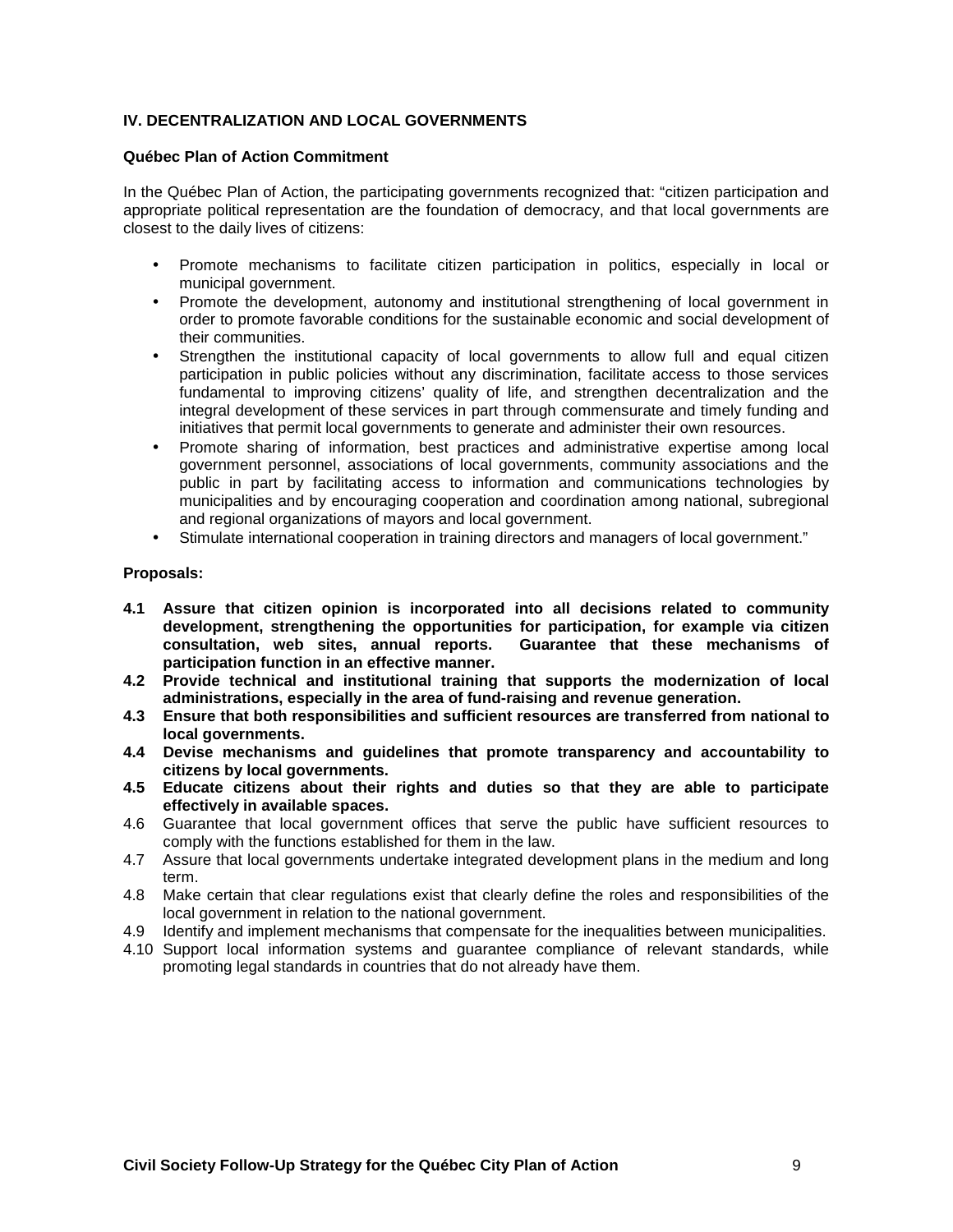# **V. ACCESS TO JUSTICE AND JUDICIAL INDEPENDENCE**

### **Québec Plan of Action Commitment**

In the Québec Plan of Action, the participating governments declared that it was necessary to:

1. Access to justice: "Support public and private initiatives and programs to educate people about their rights relating to access to justice, and promote measures that ensure prompt, equal and universal access to justice.

Promote cooperation to exchange experiences in alternative dispute resolution mechanisms to expedite the administration of justice, including among indigenous peoples."

2. Independence of the judiciary: "Encourage measures to strengthen the independence of the judiciary, including transparent judicial selection, secure tenure on the bench, appropriate standards of conduct and systems of accountability."

### **Proposals:**

### **Access to justice:**

- **5.1 Implement comprehensive training programs for individuals who work in the justice system (policy, judges and lawyers) on new laws, discrimination, family violence, human rights etc.**
- **5.2 Improve prison systems via rehabilitation and training programs, an expansion of prison infrastructure to eliminate overcrowding, as well as a separation of detainees according to the severity of the crime committed.**
- **5.3 Create mechanisms and laws to streamline and improve efficiency of judicial processes.**
- 5.4 Increase and efficiently distribute financial resources intended for the justice system, with the aim of increasing public programs that facilitate citizen access to justice, in both criminal and civil cases.
- 5.5 Establish wide-reaching and permanent public education programs on the rights and duties of citizens, as well as an explanation on the functioning of the justice system and mechanisms by which to access it.

#### **Independence of the judiciary:**

#### **5.6 Increase the gender and ethnic representation of the Supreme Court**

- **5.7 Ensure application of transparency measures and the depoliticization in the selection of judges.**
- 5.8 Guarantee that all officials who commit crimes are appropriately sanctioned by the law.
- 5.9 Create and apply a code of ethics for the judiciary in those countries were it does not exist.